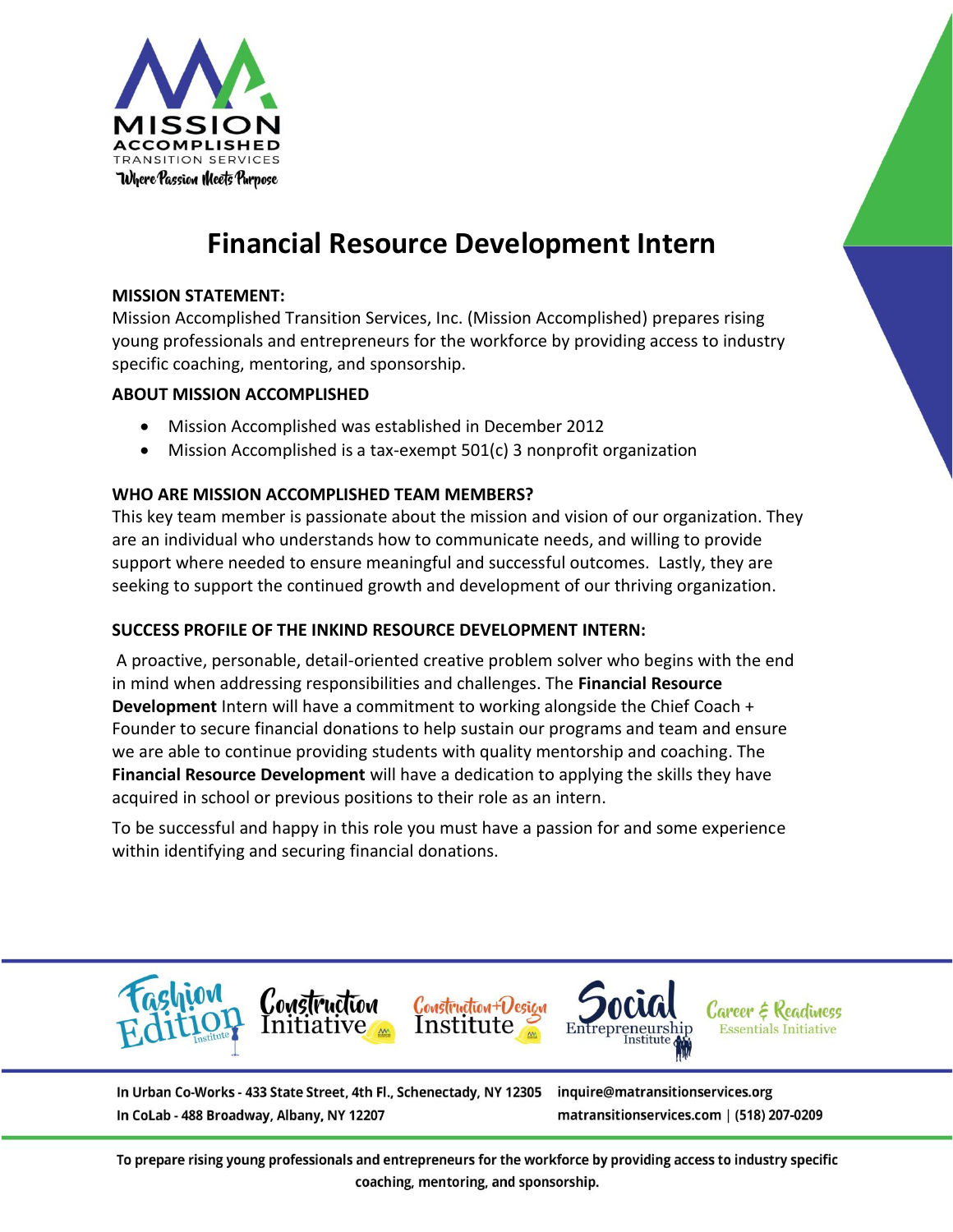

#### **RESPONSIBILITIES:**

Through the below responsibilities you will gain a better understanding of the role a **Financial Resource Development Intern** plays in a community-based organization, and be better prepared to work in nonprofit fundraising role nonprofit sector.

#### **RESEARCH + DATA COLLECTION:**

- Assist with researching corporations that donate money to nonprofits
- Assist with identifying individuals who donate money to nonprofit organizations
- Assist with the procurement of sponsors and/or leading small-scale fundraising events
- Collect confidential qualitative and quantitative data about donors
- Develop and complete reports

## **SUPPLY + EQUIPMENT DRIVES:**

• Work in partnership with other team members to coordinate and lead supply drives that allow us to take ownership of school and business supplies and equipment for our students and team

### **PROFESSIONAL EXPERIENCE + SKILLS:**

The ideal candidate will possess most of the following and be interested in and capable of quickly learning those skills and perspectives not currently in their knowledge and experience base. This position requires 2+ years' experience with the position responsibilities and passion for social justice and improving the professional lives of young professionals and entrepreneurs.

- Excellent attention to detail and organizational skills
- Research skills, including ability to find relevant information and summarize it clearly and succinctly
- Exceptional critical thinking skills with a knack for sustaining and/or improving systems
- Flexibility and enthusiasm for problem solving-willing to do the tedious work to ensure project success
- A track record of taking initiative and going above and beyond expectations
- Flexibility and enthusiasm for taking on a variety of projects as they arise
- Ability to thrive in a fast-paced environment
- Interest in non-profit management, social justice, and/or global health



In Urban Co-Works - 433 State Street, 4th Fl., Schenectady, NY 12305 In CoLab - 488 Broadway, Albany, NY 12207

inquire@matransitionservices.org matransitionservices.com | (518) 207-0209

To prepare rising young professionals and entrepreneurs for the workforce by providing access to industry specific coaching, mentoring, and sponsorship.